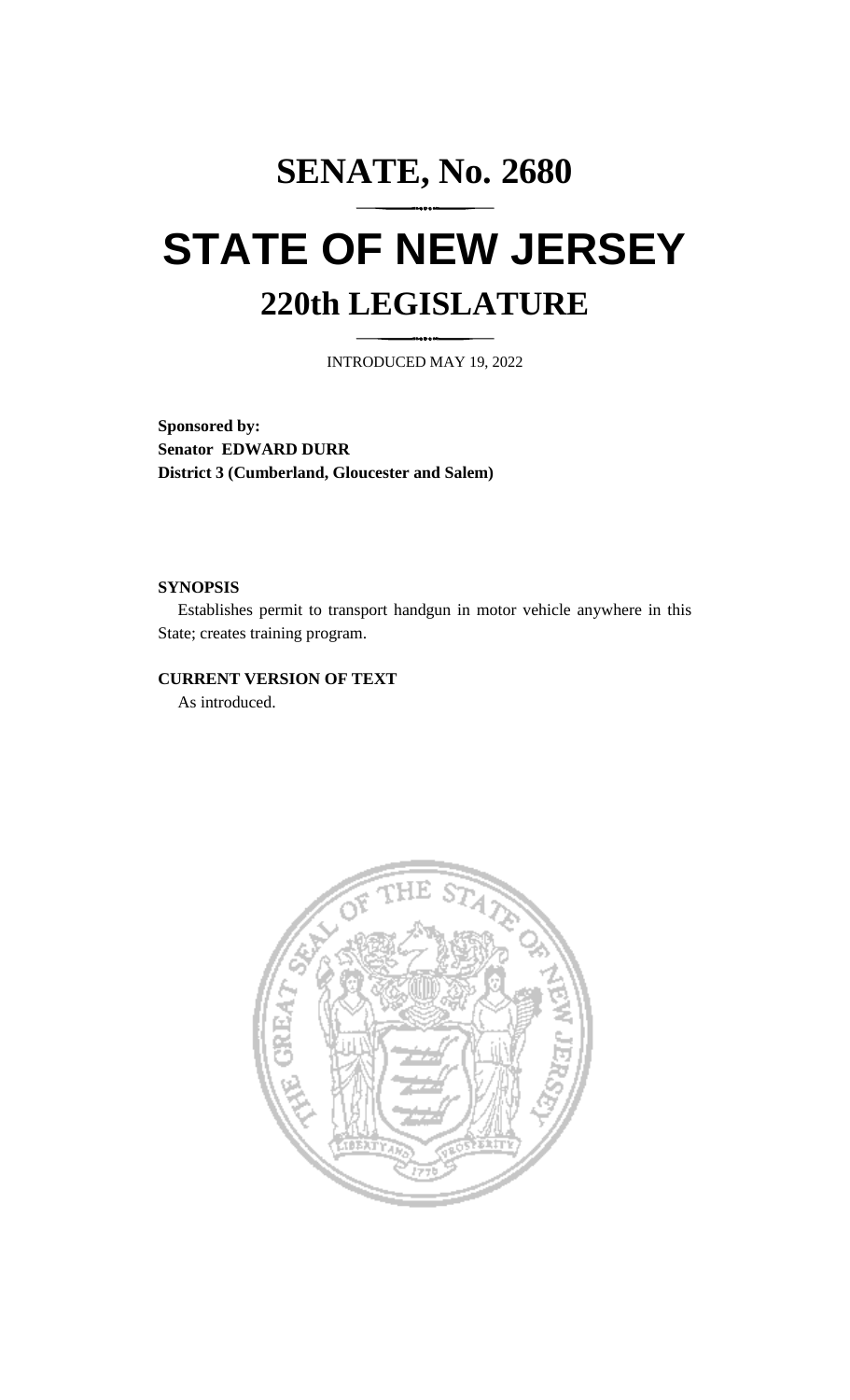**AN ACT** concerning the right to carry a firearm, supplementing Title 2 2C of the New Jersey Statutes, and amending N.J.S.2C:39-5 and N.J.S.2C:39-6.

 **BE IT ENACTED** *by the Senate and General Assembly of the State of New Jersey:*

 1. (New section) a. A person who holds a valid motor vehicle handgun permit issued pursuant to this section shall be entitled to transport a handgun in a motor vehicle for the purpose of self- protection while traveling in all parts of this State. A handgun transported by a permit holder shall be carried and contained while loaded or unloaded in a closed and fastened case, gunbox, securely tied package, or an enclosed area of the motor vehicle in which it is being transported. The permit shall apply to any handgun lawfully owned by the permit holder.

 A motor vehicle handgun permit shall expire two years from the date of issuance and may thereafter be renewed in the same manner as the initial application.

 b. An application for a motor vehicle handgun permit shall be made on the forms prescribed by the superintendent. Each application shall set forth the full name, date of birth, sex, residence, occupation, place of business or employment, and physical description of the applicant, and any other information the superintendent may prescribe for the determination of the applicant's eligibility for a permit and for the proper enforcement of this chapter. The application shall be signed by the applicant under oath, and shall be indorsed by three reputable persons who have known the applicant for at least three years preceding the date of application, and who shall certify thereon that the applicant is a person of good moral character and behavior.

 An application shall be submitted to the chief law enforcement officer of the municipality in which the applicant resides. If there is no chief law enforcement officer in the municipality in which the applicant resides then the application shall be submitted to the superintendent.

 The chief law enforcement officer, or the superintendent, as the case may be, shall take and compare the applicant's fingerprints with any and all records maintained by the municipality, the county in which it is located, the State Bureau of Identification, and the Federal Bureau of Identification. The chief law enforcement officer also shall determine and record a complete description of each handgun the applicant intends to transport in a motor vehicle.

 c. An initial application form shall be accompanied by a written certification demonstrating that the applicant has successfully completed two hours of training in the use, handling, and maintenance of handguns conducted by an instructor certified by the

**EXPLANATION – Matter enclosed in bold-faced brackets [thus] in the above bill is not enacted and is intended to be omitted in the law.**

**Matter underlined thus is new matter.**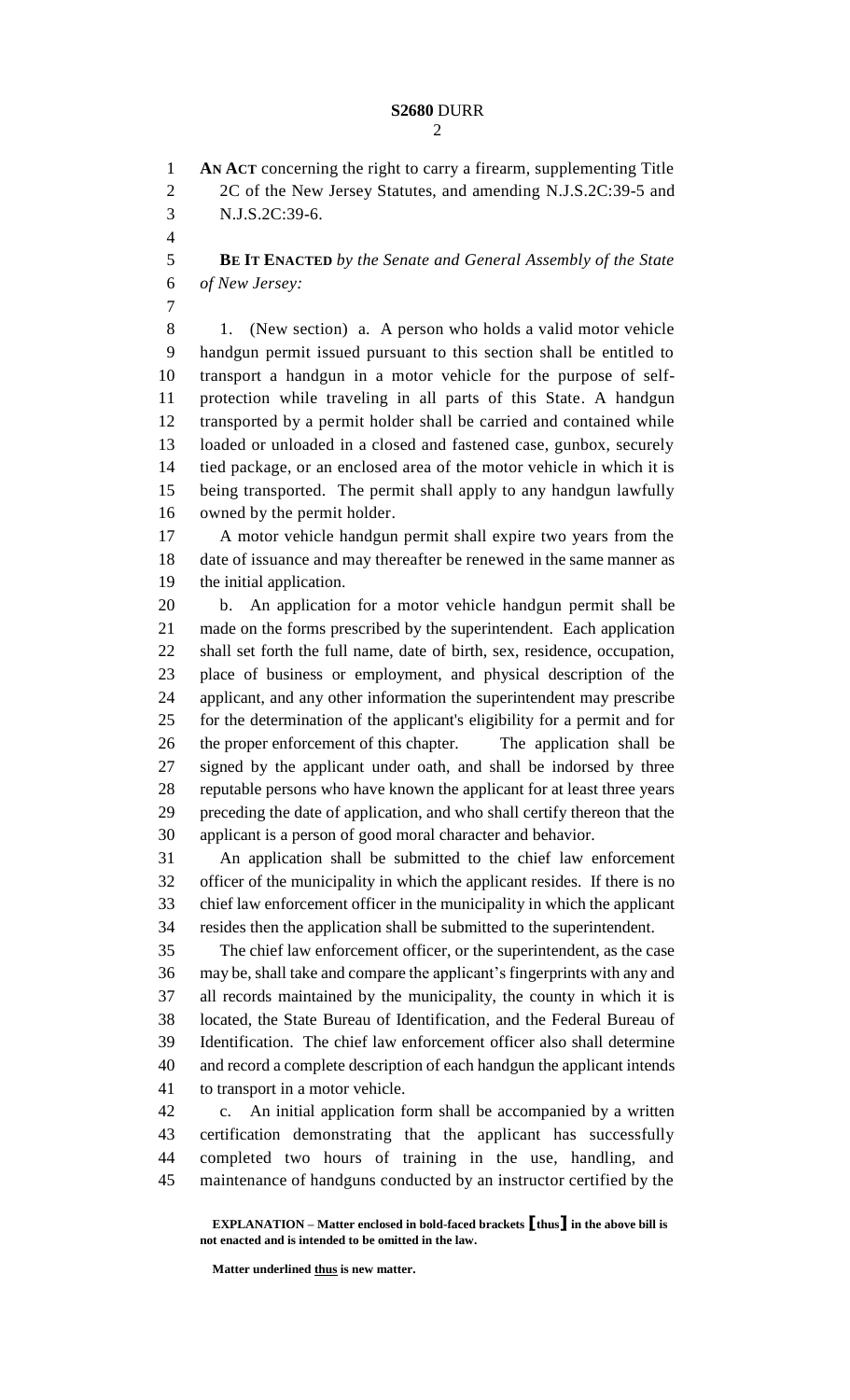Police Training Commission or the National Rifle Association. The training shall include one hour of target training administered by a certified firearms instructor on a firing range approved by the governing body of the municipality in which the range is located or the National Rifle Association. The training also shall include one hour of classroom instruction on the following topics:

(1) basic firearm safety;

(2) firearm terminology and nomenclature;

(3) basic principles of marksmanship;

 (4) care, cleaning, maintenance, loading, unloading, and storage of handguns;

 (5) situational awareness, conflict management, and use of deadly force;

 (6) selection of handguns and ammunition for defensive purposes; and

 (7) applicable State and federal firearm laws and State law pertaining to self-defense.

 d. An application shall not be approved by the chief law enforcement officer or the superintendent unless the applicant demonstrates that the applicant is not subject to any of the disabilities set forth in subsection c. of N.J.S.2C:58-3.

 e. If the application has been approved by the chief law enforcement officer or the superintendent, as the case may be, the applicant shall present it to the Superior Court of the county in which the applicant resides. The court shall issue the permit to the applicant if it is satisfied that the applicant is a person of good character who is not subject to any of the disabilities set forth in subsection c. of N.J.S.2C:58- 3 and is thoroughly familiar with the safe handling and use of handguns as demonstrated by completion of the firearm training requirement established pursuant to the provisions of subsection c. of this section. At the time of issuance, the applicant shall pay to the county clerk of the county where the permit was issued a permit fee of \$50.

 f. If the chief law enforcement officer or the superintendent denies a motor vehicle handgun permit, the applicant may request a hearing in the Superior Court of the county in which the applicant resides by filing a written request for a hearing within 30 days of the denial. Copies of the request shall be served upon the superintendent, the county prosecutor, and the chief law enforcement officer of the municipality where the applicant resides, if the applicant is a resident of this State. The hearing shall be held within 30 days of the filing of the request, and no formal pleading or filing fee shall be required. Appeals from the determination at the hearing shall be in accordance with law and the rules governing the courts of this State.

 If the superintendent or chief law enforcement officer approves an application and the Superior Court denies the application and refuses to issue a permit, the applicant may appeal the denial in accordance with law and the rules governing the courts of this State.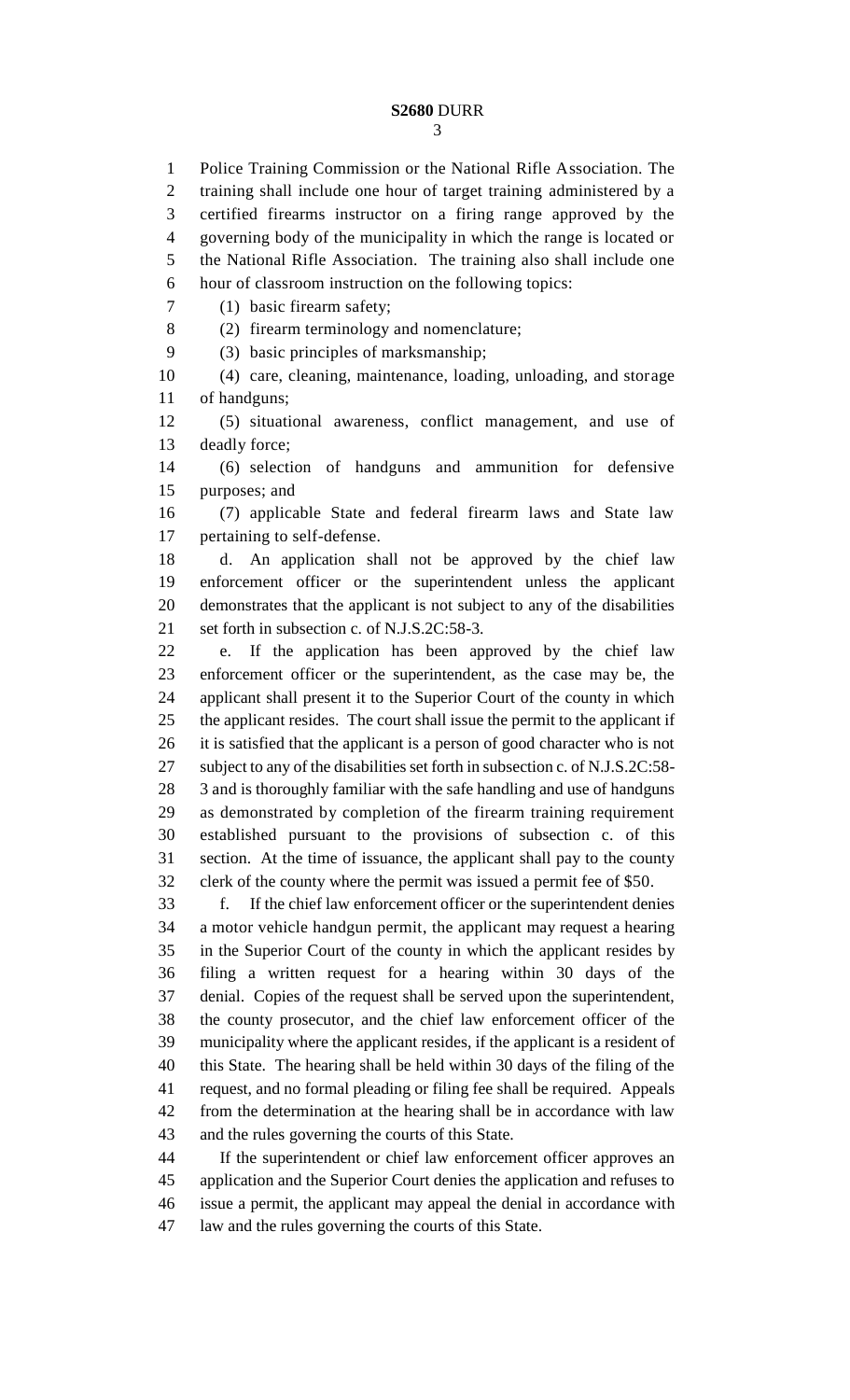g. Any permit issued under this section shall be void at the time the holder thereof becomes subject to any of the disabilities set forth in subsection c. of N.J.S.2C:58-3. The holder of a void permit shall immediately surrender the permit to the superintendent who shall give notice to the licensing authority.

 Any permit may be revoked by the Superior Court, after hearing upon notice to the holder, if the court finds that the holder is no longer qualified for the issuance of a permit. The county prosecutor of any county, the chief law enforcement officer of any municipality, the superintendent, or any citizen may apply to the court at any time for the revocation of any permit issued pursuant to this section.

2. N.J.S.2C:39-5 is amended to read as follows:

 2C:39-5. Unlawful possession of weapons. a. Machine guns. Any person who knowingly has in his possession a machine gun or any instrument or device adaptable for use as a machine gun, without being licensed to do so as provided in N.J.S.2C:58-5, is guilty of a crime of the second degree.

 b. Handguns. (1) Any person who knowingly has in his possession any handgun, including any antique handgun, without first having obtained a permit to carry **[**the same**]** a handgun as provided in N.J.S.2C:58-4 or a motor vehicle handgun permit while transporting the handgun in accordance with section 1 of 24 P.L., c. (C.) (pending before the Legislature as this bill), is guilty of a crime of the second degree. (2) If the handgun is in the nature of an air gun, spring gun or pistol or other weapon of a similar nature in which the propelling force is a spring, elastic band, carbon dioxide, compressed or other gas or vapor, air or compressed air, or is ignited by compressed air, and ejecting a bullet or missile smaller than three-eighths of an inch in diameter, with sufficient force to injure a person it is a crime of the third degree.

 c. Rifles and shotguns. (1) Any person who knowingly has in his possession any rifle or shotgun without having first obtained a firearms purchaser identification card in accordance with the provisions of N.J.S.2C:58-3, is guilty of a crime of the third degree.

 (2) Unless otherwise permitted by law, any person who knowingly has in his possession any loaded rifle or shotgun is guilty of a crime of the third degree.

 d. Other weapons. Any person who knowingly has in his possession any other weapon under circumstances not manifestly appropriate for such lawful uses as it may have is guilty of a crime of the fourth degree.

e. Firearms or other weapons in educational institutions.

 (1) Any person who knowingly has in his possession any firearm in or upon any part of the buildings or grounds of any school, college, university or other educational institution, without the written authorization of the governing officer of the institution, is guilty of a crime of the third degree, irrespective of whether he possesses a valid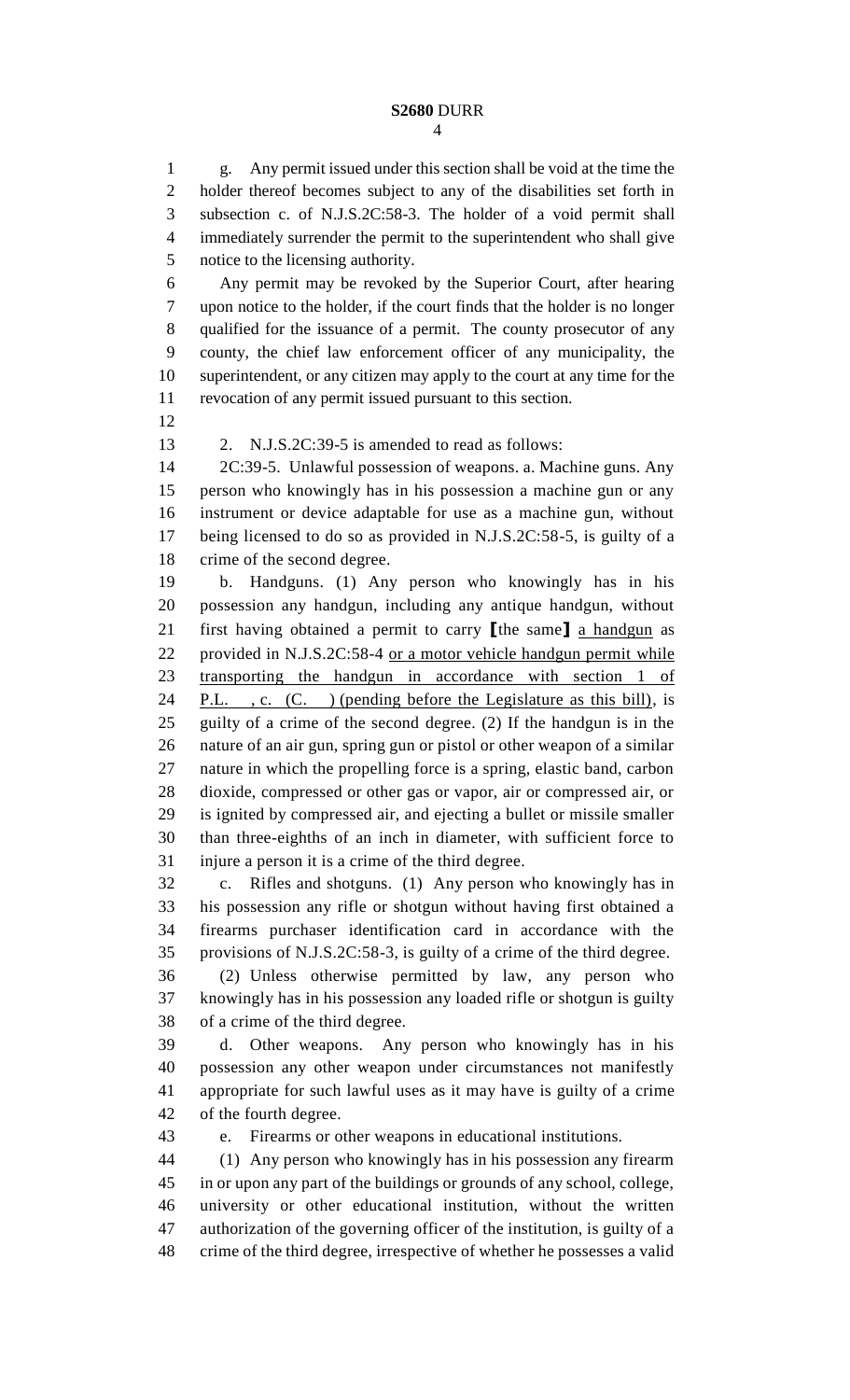permit to carry the firearm or a valid firearms purchaser identification card.

 (2) Any person who knowingly possesses any weapon enumerated in paragraphs (3) and (4) of subsection r. of N.J.S.2C:39- 1 or any components which can readily be assembled into a firearm or other weapon enumerated in subsection r. of N.J.S.2C:39-1 or any other weapon under circumstances not manifestly appropriate for such lawful use as it may have, while in or upon any part of the buildings or grounds of any school, college, university or other educational institution without the written authorization of the governing officer of the institution is guilty of a crime of the fourth degree.

 (3) Any person who knowingly has in his possession any imitation firearm in or upon any part of the buildings or grounds of any school, college, university or other educational institution, without the written authorization of the governing officer of the institution, or while on any school bus is a disorderly person, irrespective of whether he possesses a valid permit to carry a firearm or a valid firearms purchaser identification card.

 f. Assault firearms. Any person who knowingly has in his possession an assault firearm is guilty of a crime of the second degree except if the assault firearm is licensed pursuant to N.J.S.2C:58-5; registered pursuant to section 11 of P.L.1990, c.32 (C.2C:58-12); or rendered inoperable pursuant to section 12 of P.L.1990, c.32 (C.2C:58-13).

 g. (1) The temporary possession of a handgun, rifle or shotgun by a person receiving, possessing, carrying or using the handgun, rifle, or shotgun under the provisions of section 1 of P.L.1992, c.74 (C.2C:58-3.1) shall not be considered unlawful possession under the provisions of subsection b. or c. of this section.

 (2) The temporary possession of a firearm by a person receiving, possessing, carrying or using the firearm under the provisions of section 1 of P.L.1997, c.375 (C.2C:58-3.2) shall not be considered unlawful possession under the provisions of this section.

 h. A person who is convicted of a crime under subsection a., b., f. or j. of this section shall be ineligible for participation in any program of intensive supervision; provided, however, that this provision shall not apply to a crime under subsection b. involving only a handgun which is in the nature of an air gun, spring gun or pistol or other weapon of a similar nature in which the propelling force is a spring, elastic band, carbon dioxide, compressed or other gas or vapor, air or compressed air, or is ignited by compressed air, and ejecting a bullet or missile smaller than three-eighths of an inch in diameter, with sufficient force to injure a person.

 i. A person convicted of violating subsection a., b. or f. of this section shall be sentenced by the court to a term of imprisonment, which shall include the imposition of a minimum term during which the defendant shall be ineligible for parole, if the court finds that the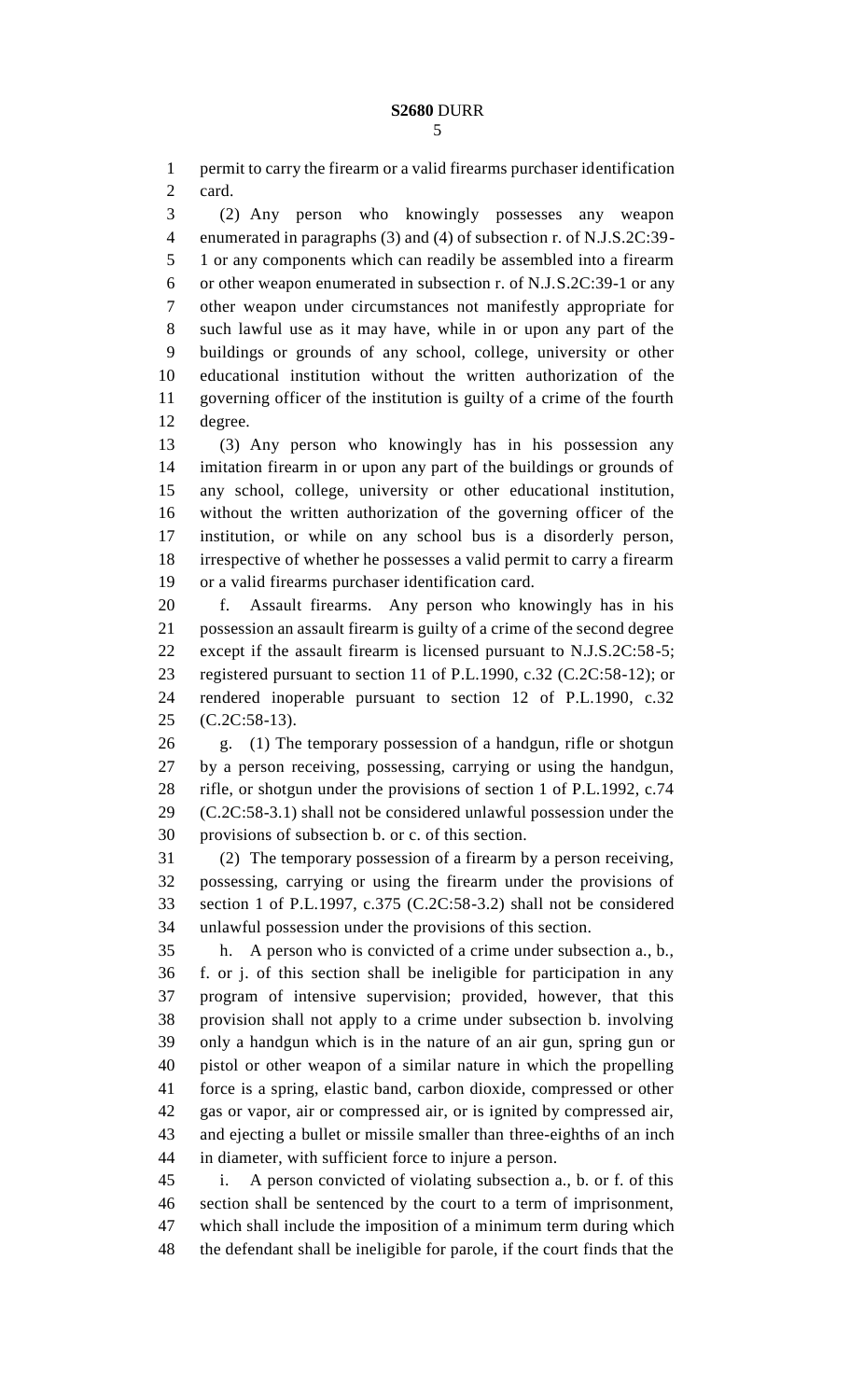aggravating circumstance set forth in paragraph (5) of subsection a. of N.J.S.2C:44-1 applies. The minimum term of parole ineligibility shall be fixed at five years. The sentencing court shall make a finding on the record as to whether the aggravating circumstance set forth in paragraph (5) of subsection a. of N.J.S.2C:44-1 applies, and the court shall presume that there is a substantial likelihood that the defendant is involved in organized criminal activity if there is a substantial likelihood that the defendant is a member of an organization or group that engages in criminal activity. The prosecution at the sentencing hearing shall have the initial burden of producing evidence or information concerning the defendant's membership in such an organization or group. 13 j. A violation of subsection a., b., c. or f. of this section by a person who has a prior conviction of any of the crimes enumerated in subsection d. of section 2 of P.L.1997, c.117 (C.2C:43-7.2) is a first degree crime. (cf: P.L.2013, c.113, s.1) 3. N.J.S.2C:39-6 is amended to read as follows: 2C:39-6. a. Provided a person complies with the requirements of subsection j. of this section, N.J.S.2C:39-5 does not apply to: (1) Members of the Armed Forces of the United States or of the National Guard while actually on duty, or while traveling between places of duty and carrying authorized weapons in the manner prescribed by the appropriate military authorities; (2) Federal law enforcement officers, and any other federal officers and employees required to carry firearms in the performance of their official duties; (3) Members of the State Police and, under conditions prescribed by the superintendent, members of the Marine Law Enforcement Bureau of the Division of State Police; (4) A sheriff, undersheriff, sheriff's officer, county prosecutor, assistant prosecutor, prosecutor's detective or investigator, deputy attorney general or State investigator employed by the Division of Criminal Justice of the Department of Law and Public Safety, investigator employed by the State Commission of Investigation, inspector of the Alcoholic Beverage Control Enforcement Bureau of the Division of State Police in the Department of Law and Public Safety authorized to carry weapons by the Superintendent of State Police, State park police officer, or State conservation police officer; (5) Except as hereinafter provided, a State correctional police officer, or a prison or jail warden of any penal institution in this State or the warden's deputies, or an employee of the Department of Corrections engaged in the interstate transportation of convicted offenders, while in the performance of the employee's duties, and when required to possess the weapon by a superior officer, or a correctional police officer or keeper of a penal institution in this State at all times while in the State of New Jersey, provided the person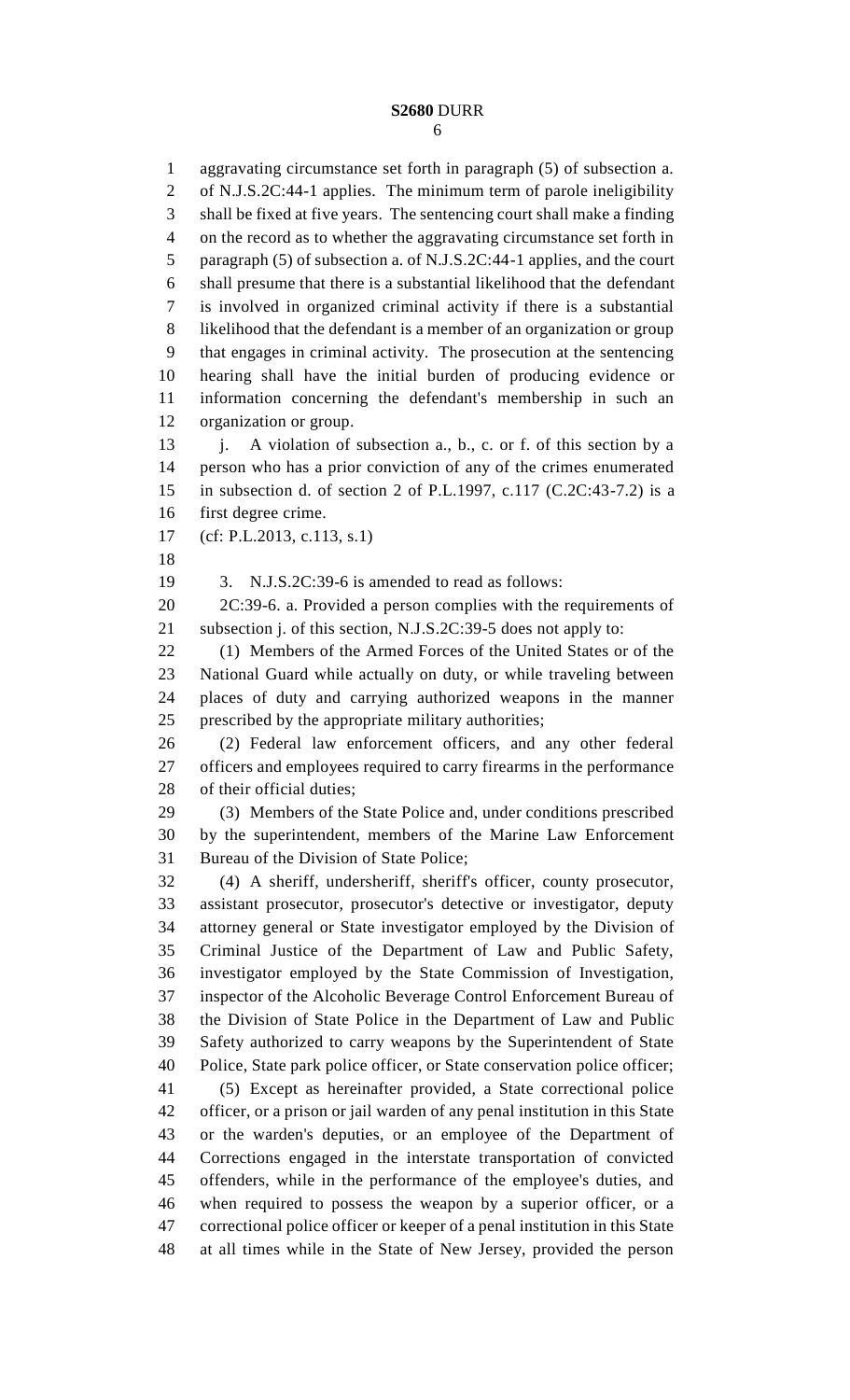annually passes an examination approved by the superintendent testing the person's proficiency in the handling of firearms;

(6) A civilian employee of the United States Government under

the supervision of the commanding officer of any post, camp, station,

 base or other military or naval installation located in this State who is required, in the performance of the employee's official duties, to carry firearms, and who is authorized to carry firearms by the commanding officer, while in the actual performance of the employee's official duties;

 (7) (a) A regularly employed member, including a detective, of the police department of any county or municipality, or of any State, interstate, municipal or county park police force or boulevard police force, at all times while in the State of New Jersey;

 (b) A special law enforcement officer authorized to carry a weapon as provided in subsection b. of section 7 of P.L.1985, c.439 (C.40A:14-146.14);

 (c) An airport security officer or a special law enforcement officer appointed by the governing body of any county or municipality, except as provided in subparagraph (b) of this paragraph, or by the commission, board or other body having control of a county park or airport or boulevard police force, while engaged in the actual performance of the officer's official duties and when specifically authorized by the governing body to carry weapons;

 (8) A full-time, paid member of a paid or part-paid fire department or force of any municipality who is assigned full-time or part-time to an arson investigation unit created pursuant to section 1 of P.L.1981, c.409 (C.40A:14-7.1) or to the county arson investigation unit in the county prosecutor's office, while either engaged in the actual performance of arson investigation duties or while actually on call to perform arson investigation duties and when specifically authorized by the governing body or the county prosecutor, as the case may be, to carry weapons. Prior to being permitted to carry a firearm, a member shall take and successfully complete a firearms training course administered by the Police Training Commission pursuant to P.L.1961, c.56 (C.52:17B- 66 et seq.), and shall annually qualify in the use of a revolver or similar weapon prior to being permitted to carry a firearm;

 (9) A juvenile correctional police officer in the employment of the Juvenile Justice Commission established pursuant to section 2 of P.L.1995, c.284 (C.52:17B-170) subject to the regulations promulgated by the commission;

 (10) A designated employee or designated licensed agent for a nuclear power plant under license of the Nuclear Regulatory Commission, while in the actual performance of the person's official duties, if the federal licensee certifies that the designated employee or designated licensed agent is assigned to perform site protection, guard, armed response or armed escort duties and is appropriately trained and qualified, as prescribed by federal regulation, to perform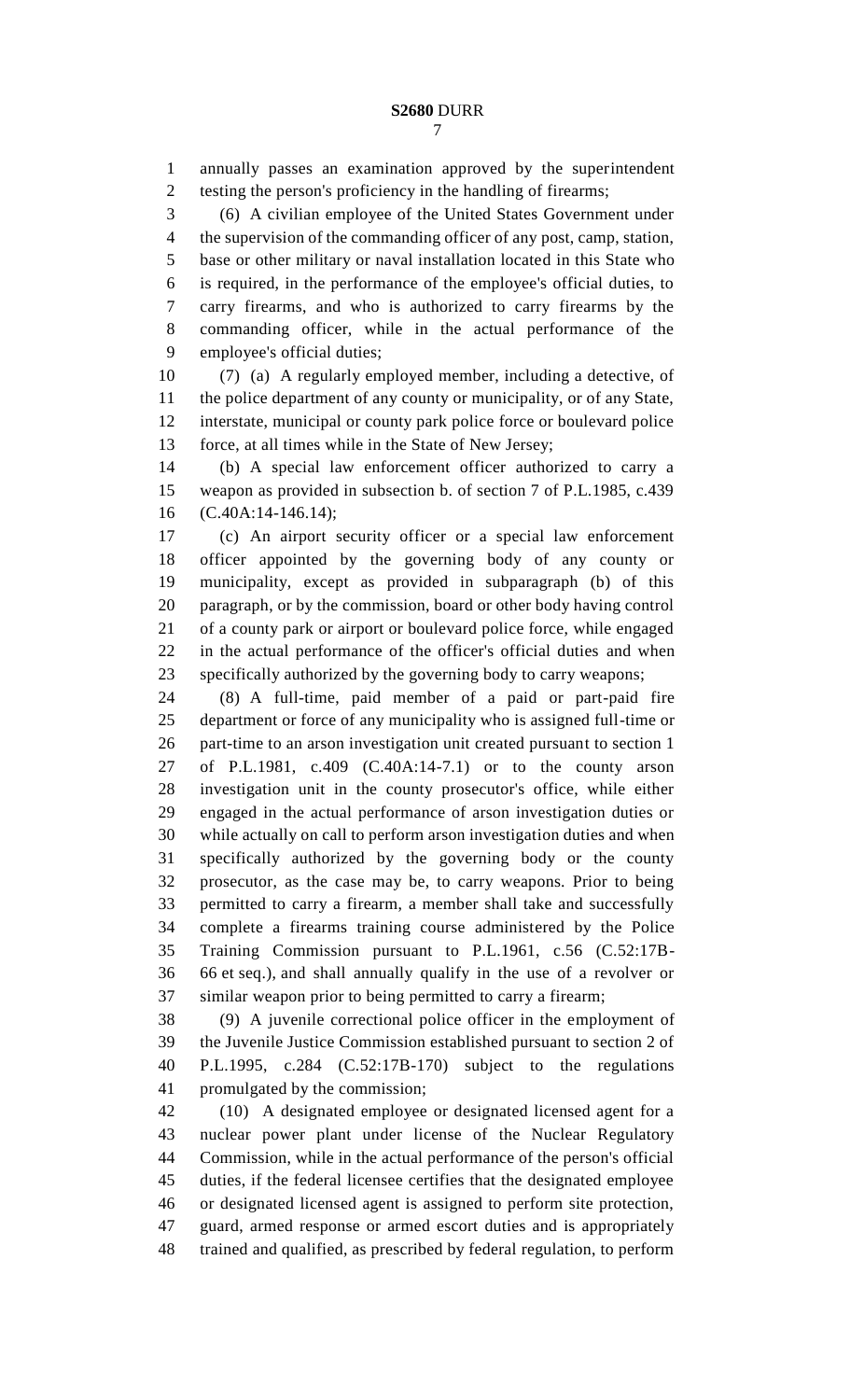those duties. Any firearm utilized by an employee or agent for a nuclear power plant pursuant to this paragraph shall be returned each day at the end of the employee's or agent's authorized official duties to the employee's or agent's supervisor. All firearms returned each day pursuant to this paragraph shall be stored in locked containers located in a secure area;

 (11) A county correctional police officer at all times while in the State of New Jersey, provided the officer annually passes an examination approved by the superintendent testing the officer's proficiency in the handling of firearms.

b. Subsections a., b. and c. of N.J.S.2C:39-5 do not apply to:

 (1) A law enforcement officer employed by a governmental agency outside of the State of New Jersey while actually engaged in the officer's official duties, provided, however, that the officer has first notified the superintendent or the chief law enforcement officer of the municipality or the prosecutor of the county in which the officer is engaged; or

 (2) A licensed dealer in firearms and the dealer's registered employees during the course of their normal business while traveling to and from their place of business and other places for the purpose of demonstration, exhibition or delivery in connection with a sale, provided, however, that the weapon is carried in the manner specified in subsection g. of this section.

 c. Provided a person complies with the requirements of subsection j. of this section, subsections b. and c. of N.J.S.2C:39-5 do not apply to:

 (1) A special agent of the Division of Taxation who has passed an examination in an approved police training program testing proficiency in the handling of any firearm which the agent may be required to carry, while in the actual performance of the agent's official duties and while going to or from the agent's place of duty, or any other police officer, while in the actual performance of the officer's official duties;

 (2) A State deputy conservation police officer or a full-time employee of the Division of Parks and Forestry having the power of arrest and authorized to carry weapons, while in the actual performance of the officer's official duties;

(3) (Deleted by amendment, P.L.1986, c.150.)

 (4) A court attendant appointed by the sheriff of the county or by the judge of any municipal court or other court of this State, while in the actual performance of the attendant's official duties;

 (5) A guard employed by any railway express company, banking or building and loan or savings and loan institution of this State, while in the actual performance of the guard's official duties;

 (6) A member of a legally recognized military organization while actually under orders or while going to or from the prescribed place of meeting and carrying the weapons prescribed for drill, exercise or parade;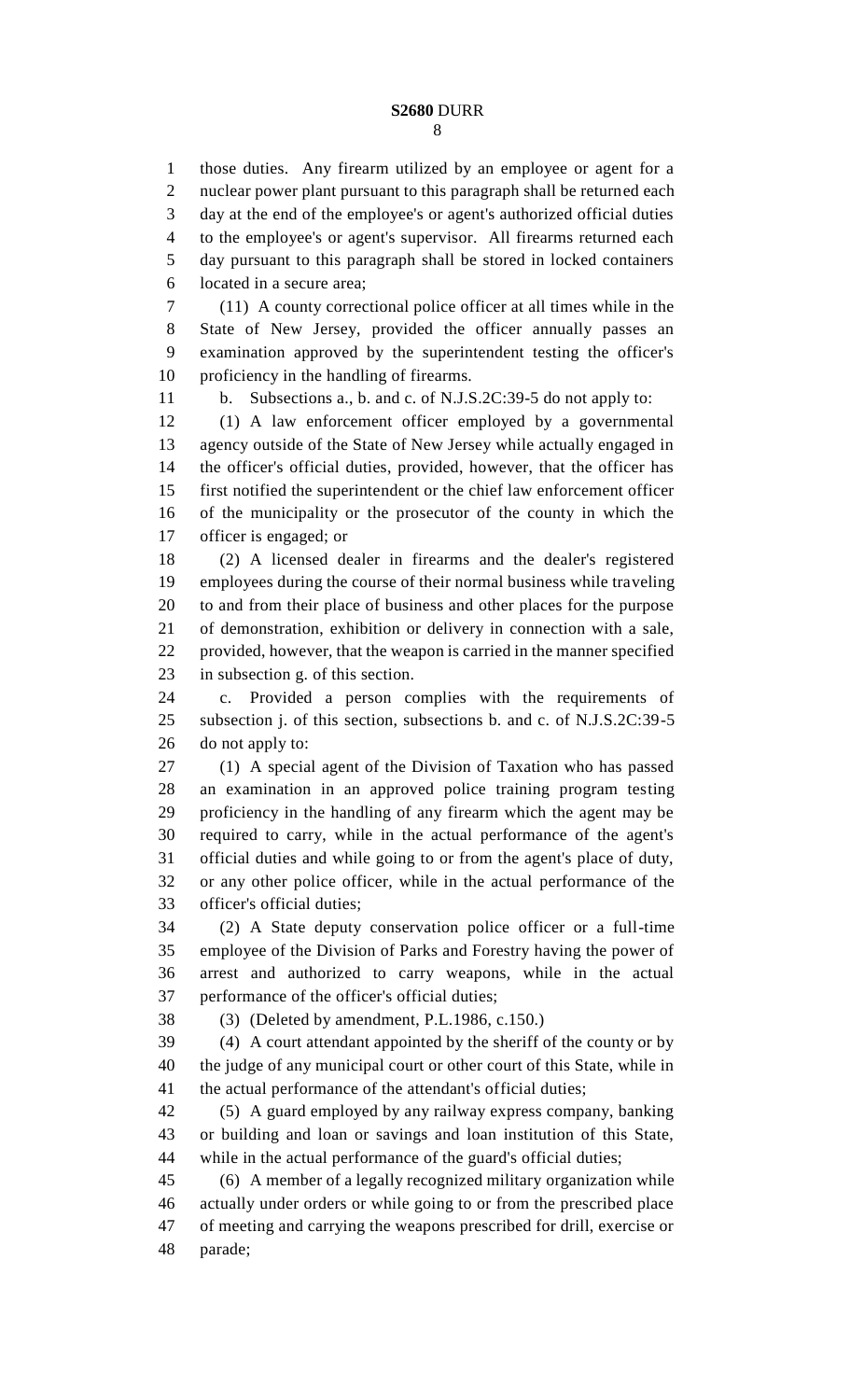(7) A municipal humane law enforcement officer, authorized pursuant to subsection d. of section 25 of P.L.2017, c.331 (C.4:22- 14.1), or humane law enforcement officer of a county society for the prevention of cruelty to animals authorized pursuant to subsection c. of section 29 of P.L.2017, c.331 (C.4:22-14.5), while in the actual performance of the officer's duties; (8) An employee of a public utilities corporation actually engaged in the transportation of explosives; (9) A railway policeman, except a transit police officer of the New Jersey Transit Police Department, at all times while in the State of New Jersey, provided that the person has passed an approved police academy training program consisting of at least 280 hours. The training program shall include, but need not be limited to, the handling of firearms, community relations, and juvenile relations; (10) A campus police officer appointed under P.L.1970, c.211 (C.18A:6-4.2 et seq.) at all times. Prior to being permitted to carry a firearm, a campus police officer shall take and successfully complete a firearms training course administered by the Police Training Commission, pursuant to P.L.1961, c.56 (C.52:17B-66 et seq.), and shall annually qualify in the use of a revolver or similar weapon prior to being permitted to carry a firearm; (11) (Deleted by amendment, P.L.2003, c.168). (12) A transit police officer of the New Jersey Transit Police Department, at all times while in the State of New Jersey, provided the officer has satisfied the training requirements of the Police Training Commission, pursuant to subsection c. of section 2 of P.L.1989, c.291 (C.27:25-15.1); (13) A parole officer employed by the State Parole Board at all times. Prior to being permitted to carry a firearm, a parole officer shall take and successfully complete a basic course for regular police officer training administered by the Police Training Commission, pursuant to P.L.1961, c.56 (C.52:17B-66 et seq.), and shall annually qualify in the use of a revolver or similar weapon prior to being permitted to carry a firearm; (14) A Human Services police officer at all times while in the State of New Jersey, as authorized by the Commissioner of Human Services; (15) A person or employee of any person who, pursuant to and as required by a contract with a governmental entity, supervises or transports persons charged with or convicted of an offense; (16) A housing authority police officer appointed under P.L.1997, c.210 (C.40A:14-146.19 et al.) at all times while in the State of New Jersey; or (17) A probation officer assigned to the "Probation Officer Community Safety Unit" created by section 2 of P.L.2001, c.362 (C.2B:10A-2) while in the actual performance of the probation officer's official duties. Prior to being permitted to carry a firearm, a probation officer shall take and successfully complete a basic course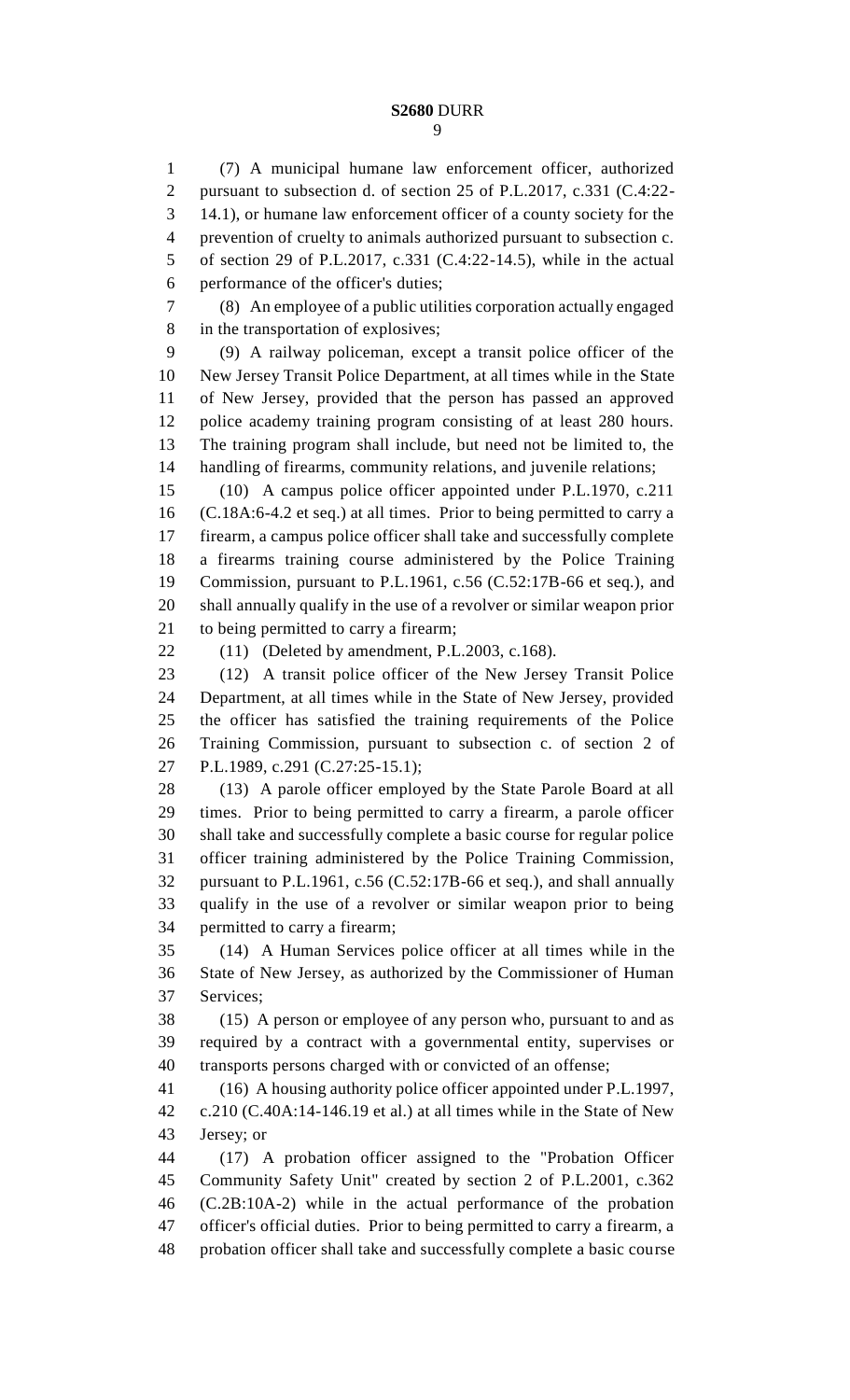for regular police officer training administered by the Police Training Commission, pursuant to P.L.1961, c.56 (C.52:17B-66 et seq.), and shall annually qualify in the use of a revolver or similar weapon prior to being permitted to carry a firearm.

 d. (1) Subsections c. and d. of N.J.S.2C:39-5 do not apply to antique firearms, provided that the antique firearms are unloaded or are being fired for the purposes of exhibition or demonstration at an authorized target range or in another manner approved in writing by the chief law enforcement officer of the municipality in which the exhibition or demonstration is held, or if not held on property under the control of a particular municipality, the superintendent.

 (2) Subsection a. of N.J.S.2C:39-3 and subsection d. of N.J.S.2C:39-5 do not apply to an antique cannon that is capable of being fired but that is unloaded and immobile, provided that the antique cannon is possessed by (a) a scholastic institution, a museum, a municipality, a county or the State, or (b) a person who obtained a firearms purchaser identification card as specified in N.J.S.2C:58-3.

 (3) Subsection a. of N.J.S.2C:39-3 and subsection d. of N.J.S.2C:39-5 do not apply to an unloaded antique cannon that is being transported by one eligible to possess it, in compliance with regulations the superintendent may promulgate, between its permanent location and place of purchase or repair.

 (4) Subsection a. of N.J.S.2C:39-3 and subsection d. of N.J.S.2C:39-5 do not apply to antique cannons that are being loaded or fired by one eligible to possess an antique cannon, for purposes of exhibition or demonstration at an authorized target range or in the manner as has been approved in writing by the chief law enforcement officer of the municipality in which the exhibition or demonstration is held, or if not held on property under the control of a particular municipality, the superintendent, provided that performer has given at least 30 days' notice to the superintendent.

 (5) Subsection a. of N.J.S.2C:39-3 and subsection d. of N.J.S.2C:39-5 do not apply to the transportation of unloaded antique cannons directly to or from exhibitions or demonstrations authorized under paragraph (4) of subsection d. of this section, provided that the transportation is in compliance with safety regulations the superintendent may promulgate. Those subsections shall not apply to transportation directly to or from exhibitions or demonstrations authorized under the law of another jurisdiction, provided that the superintendent has been given 30 days' notice and that the transportation is in compliance with safety regulations the superintendent may promulgate.

 e. Nothing in subsections b., c., and d. of N.J.S.2C:39-5 shall be construed to prevent a person keeping or carrying about the person's place of business, residence, premises or other land owned or possessed by the person, any firearm, or from carrying the same, in the manner specified in subsection g. of this section, from any place of purchase to the person's residence or place of business, between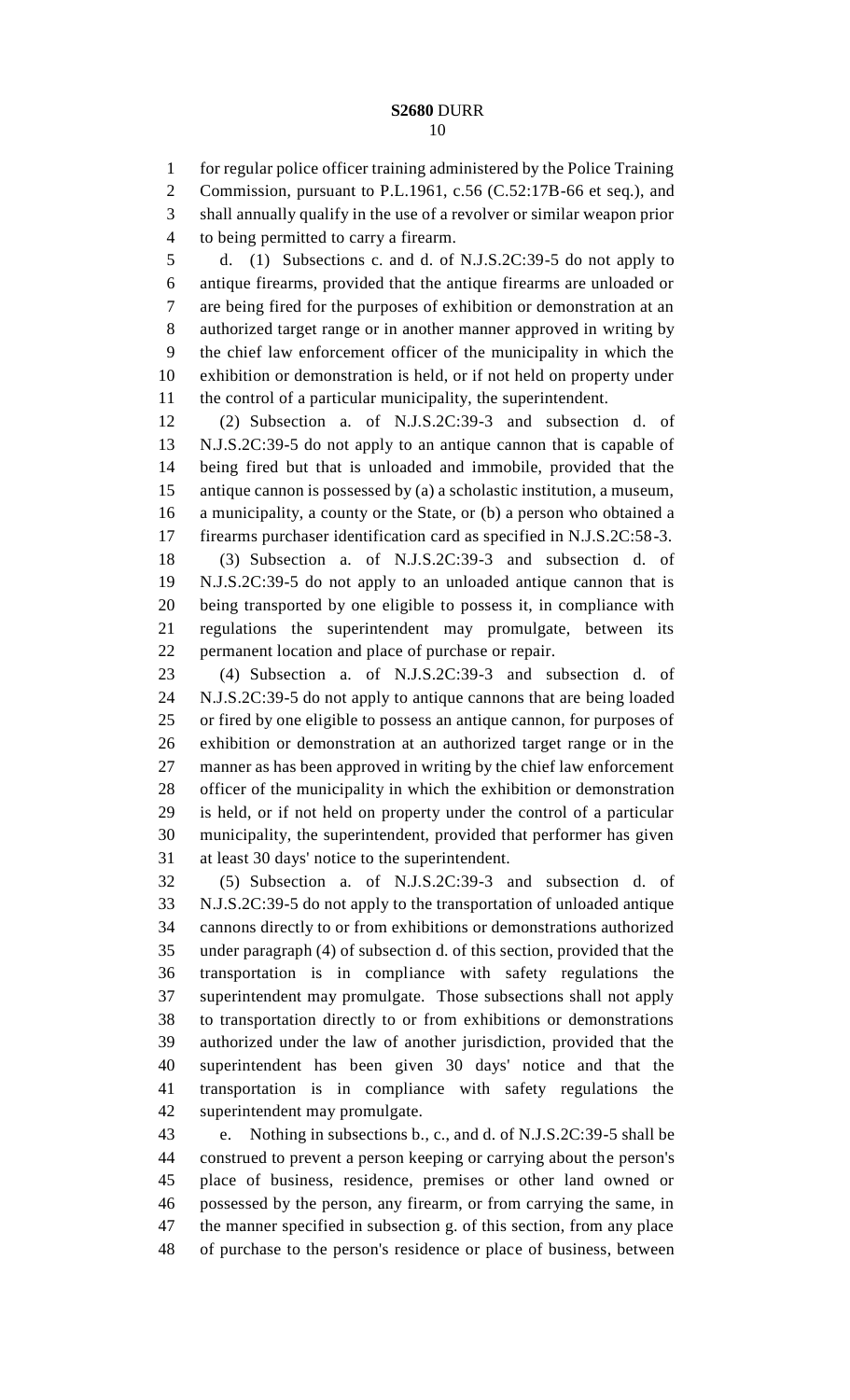the person's dwelling and place of business, between one place of business or residence and another when moving, or between the person's dwelling or place of business and place where the firearms are repaired, for the purpose of repair. For the purposes of this section, a place of business shall be deemed to be a fixed location.

 f. Nothing in subsections b., c., and d. of N.J.S.2C:39-5 shall be construed to prevent:

 (1) A member of any rifle or pistol club organized in accordance with the rules prescribed by the National Board for the Promotion of Rifle Practice, in going to or from a place of target practice, carrying firearms necessary for target practice, provided that the club has filed a copy of its charter with the superintendent and annually submits a list of its members to the superintendent and provided further that the firearms are carried in the manner specified in subsection g. of this section;

 (2) A person carrying a firearm or knife in the woods or fields or upon the waters of this State for the purpose of hunting, target practice or fishing, provided that the firearm or knife is legal and appropriate for hunting or fishing purposes in this State and the person has in his possession a valid hunting license, or, with respect to fresh water fishing, a valid fishing license;

(3) A person transporting any firearm or knife while traveling:

 (a) Directly to or from any place for the purpose of hunting or fishing, provided the person has in possession a valid hunting or fishing license; or

 (b) Directly to or from any target range, or other authorized place for the purpose of practice, match, target, trap or skeet shooting exhibitions, provided in all cases that during the course of the travel all firearms are carried in the manner specified in subsection g. of this section and the person has complied with all the provisions and requirements of Title 23 of the Revised Statutes and any amendments thereto and all rules and regulations promulgated thereunder; or

 (c) In the case of a firearm, directly to or from any exhibition or display of firearms which is sponsored by any law enforcement agency, any rifle or pistol club, or any firearms collectors club, for the purpose of displaying the firearms to the public or to the members of the organization or club, provided, however, that not less than 30 days prior to the exhibition or display, notice of the exhibition or display shall be given to the Superintendent of the State Police by the sponsoring organization or club, and the sponsor has complied with any reasonable safety regulations the superintendent may promulgate. Any firearms transported pursuant to this section shall be transported in the manner specified in subsection g. of this section; (4) A person from keeping or carrying about a private or commercial aircraft or any boat, or from transporting to or from the aircraft or boat for the purpose of installation or repair of a visual distress signaling device approved by the United States Coast Guard; and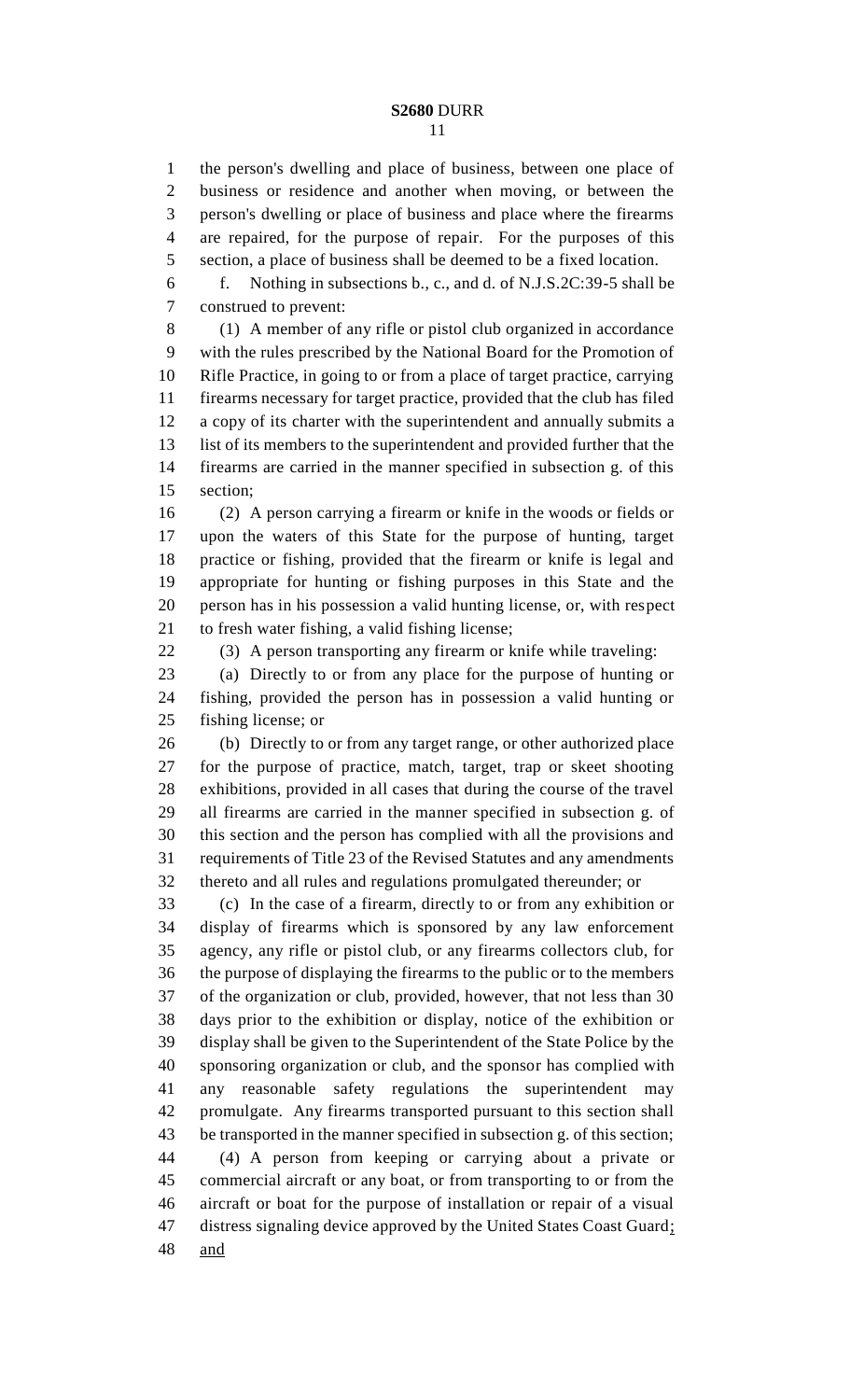(5) The holder of a motor vehicle handgun permit from 2 transporting a handgun in accordance with section 1 of P.L., c. (C. ) (pending before the Legislature as this bill). A permit holder who is stopped by a law enforcement officer shall inform the officer that a handgun is being transported in the motor vehicle and shall display the valid motor vehicle handgun permit. g. Any weapon being transported under paragraph (2) of subsection b., subsection e., or paragraph (1) or (3) of subsection f. of this section shall be carried unloaded and contained in a closed and fastened case, gunbox, securely tied package, or locked in the trunk of the automobile in which it is being transported, and in the course of travel shall include only deviations as are reasonably necessary under the circumstances. h. Nothing in subsection d. of N.J.S.2C:39-5 shall be construed to prevent any employee of a public utility, as defined in R.S.48:2- 13, doing business in this State or any United States Postal Service employee, while in the actual performance of duties which specifically require regular and frequent visits to private premises, from possessing, carrying or using any device which projects, releases or emits any substance specified as being noninjurious to canines or other animals by the Commissioner of Health and which immobilizes only on a temporary basis and produces only temporary physical discomfort through being vaporized or otherwise dispensed in the air for the sole purpose of repelling canine or other animal attacks. The device shall be used solely to repel only those canine or other animal attacks when the canines or other animals are not restrained in a fashion sufficient to allow the employee to properly perform the employee's duties. Any device used pursuant to this act shall be selected from a list of products, which consist of active and inert ingredients, permitted by the Commissioner of Health. i. (1) Nothing in N.J.S.2C:39-5 shall be construed to prevent any person who is 18 years of age or older and who has not been convicted of a crime, from possession for the purpose of personal self-defense of one pocket-sized device which contains and releases not more than three-quarters of an ounce of chemical substance not ordinarily capable of lethal use or of inflicting serious bodily injury, but rather, is intended to produce temporary physical discomfort or disability through being vaporized or otherwise dispensed in the air. Any person in possession of any device in violation of this subsection shall be deemed and adjudged to be a disorderly person, and upon conviction thereof, shall be punished by a fine of not less than \$100. (2) Notwithstanding the provisions of paragraph (1) of this subsection, nothing in N.J.S.2C:39-5 shall be construed to prevent a health inspector or investigator operating pursuant to the provisions of section 7 of P.L.1977, c.443 (C.26:3A2-25) or a building inspector from possessing a device which is capable of releasing more than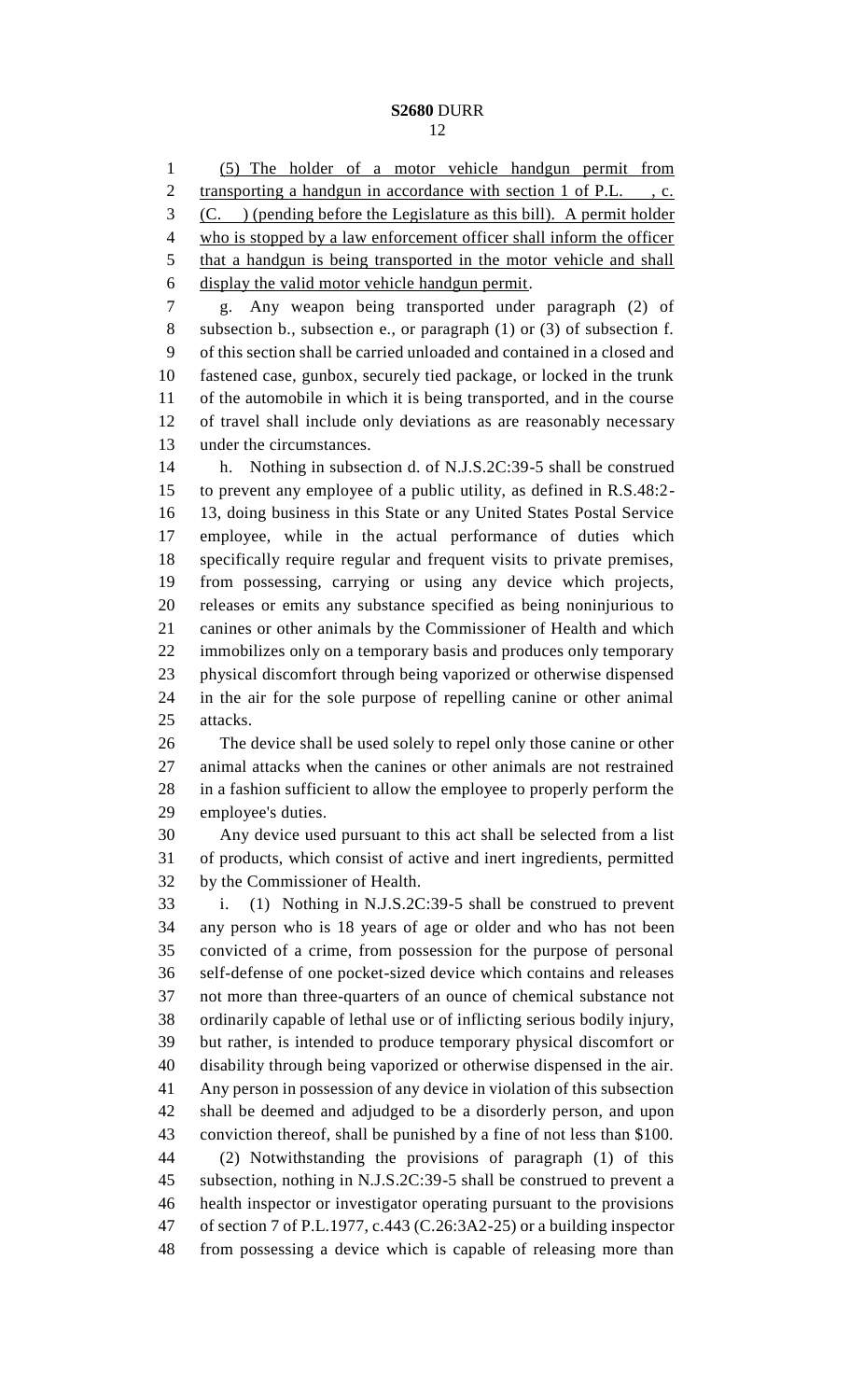three-quarters of an ounce of a chemical substance, as described in paragraph (1) of this subsection, while in the actual performance of the inspector's or investigator's duties, provided that the device does not exceed the size of those used by law enforcement.

 j. A person shall qualify for an exemption from the provisions of N.J.S.2C:39-5, as specified under subsections a. and c. of this section, if the person has satisfactorily completed a firearms training course approved by the Police Training Commission.

 The exempt person shall not possess or carry a firearm until the person has satisfactorily completed a firearms training course and shall annually qualify in the use of a revolver or similar weapon. For purposes of this subsection, a "firearms training course" means a course of instruction in the safe use, maintenance and storage of firearms which is approved by the Police Training Commission. The commission shall approve a firearms training course if the requirements of the course are substantially equivalent to the requirements for firearms training provided by police training courses which are certified under section 6 of P.L.1961, c.56 (C.52:17B-71). A person who is specified in paragraph (1), (2), (3), or (6) of subsection a. of this section shall be exempt from the requirements of this subsection.

22 k. Nothing in subsection d. of N.J.S.2C:39-5 shall be construed to prevent any financial institution, or any duly authorized personnel of the institution, from possessing, carrying or using for the protection of money or property, any device which projects, releases or emits tear gas or other substances intended to produce temporary physical discomfort or temporary identification.

28 l. Nothing in subsection b. of N.J.S.2C:39-5 shall be construed to prevent a law enforcement officer who retired in good standing, including a retirement because of a disability pursuant to section 6 of P.L.1944, c.255 (C.43:16A-6), section 7 of P.L.1944, c.255 (C.43:16A-7), section 1 of P.L.1989, c.103 (C.43:16A-6.1), or any substantially similar statute governing the disability retirement of federal law enforcement officers, provided the officer was a regularly employed, full-time law enforcement officer for an aggregate of four or more years prior to the officer's disability retirement and further provided that the disability which constituted the basis for the officer's retirement did not involve a certification that the officer was mentally incapacitated for the performance of the officer's usual law enforcement duties and any other available duty in the department which the officer's employer was willing to assign to the officer or does not subject that retired officer to any of the disabilities set forth in subsection c. of N.J.S.2C:58-3 which would disqualify the retired officer from possessing or carrying a firearm, who semi-annually qualifies in the use of the handgun the officer is permitted to carry in accordance with the requirements and procedures established by the Attorney General pursuant to subsection j. of this section and pays the actual costs associated with those semi-annual qualifications,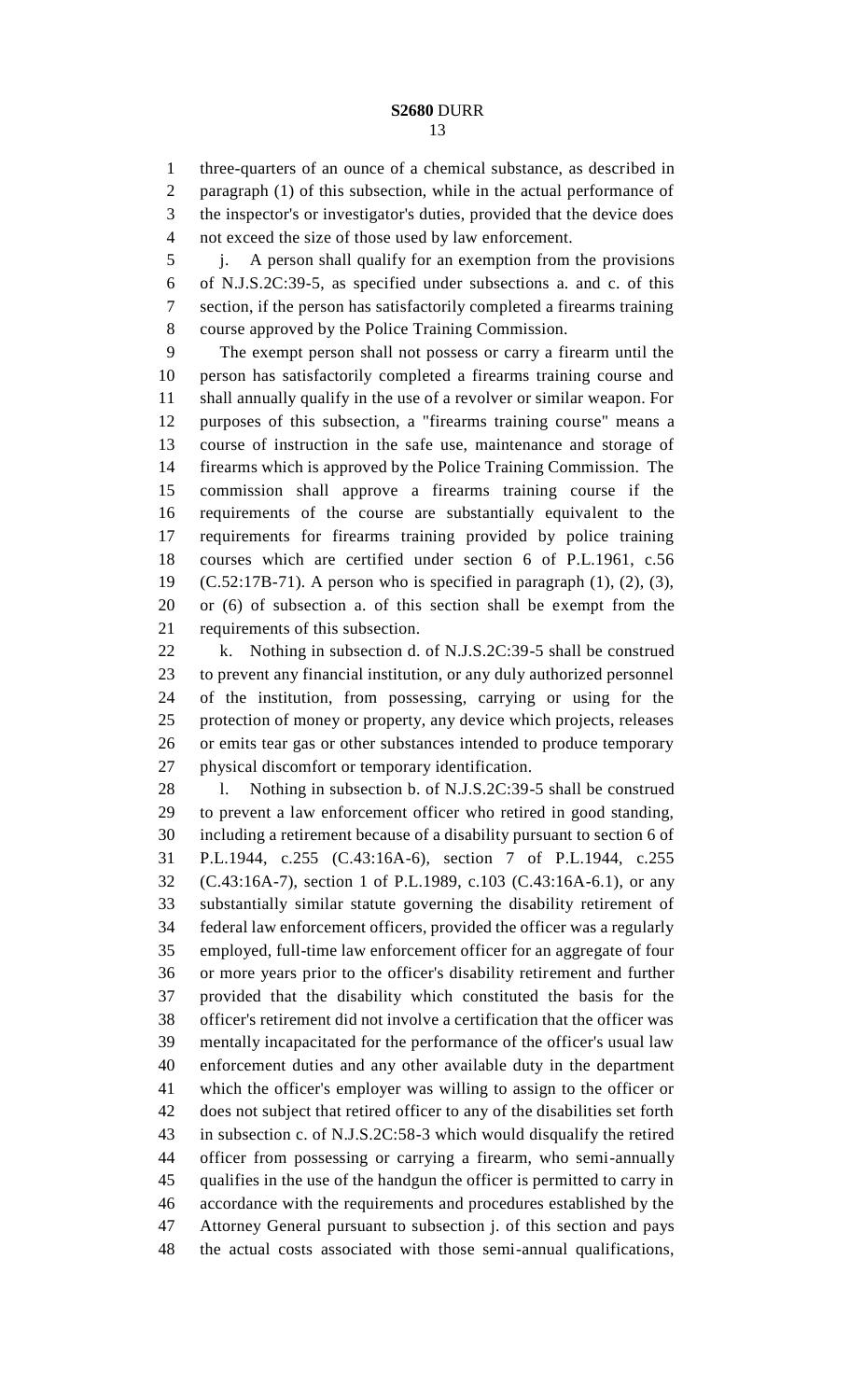who is 75 years of age or younger, and who was regularly employed as a full-time member of the State Police; a full-time member of an interstate police force; a full-time member of a county or municipal police department in this State; a full-time member of a State law enforcement agency; a full-time sheriff, undersheriff or sheriff's officer of a county of this State; a full-time State or county correctional police officer; a full-time State correctional police officer or county correctional police officer; a full-time State or county park police officer; a full-time special agent of the Division of Taxation; a full-time Human Services police officer; a full-time transit police officer of the New Jersey Transit Police Department; a full-time campus police officer exempted pursuant to paragraph (10) of subsection c. of this section; a full-time State conservation police officer exempted pursuant to paragraph (4) of subsection a. of this section; a full-time Palisades Interstate Park officer appointed pursuant to R.S.32:14-21; a full-time Burlington County Bridge police officer appointed pursuant to section 1 of P.L.1960, c.168 (C.27:19-36.3); a full-time housing authority police officer exempted pursuant to paragraph (16) of subsection c. of this section; a full-time juvenile correctional police officer exempted pursuant to paragraph (9) of subsection a. of this section; a full-time parole officer exempted pursuant to paragraph (13) of subsection c. of this section; a full-time railway policeman exempted pursuant to paragraph (9) of subsection c. of this section; a full-time county prosecutor's detective or investigator; a full-time federal law enforcement officer; or is a qualified retired law enforcement officer, as used in the federal "Law Enforcement Officers Safety Act of 2004," Pub.L. 108-277, domiciled in this State from carrying a handgun in the same manner as law enforcement officers exempted under paragraph (7) of subsection a. of this section under the conditions provided herein:

 (1) The retired law enforcement officer shall make application in writing to the Superintendent of State Police for approval to carry a handgun for one year. An application for annual renewal shall be submitted in the same manner.

 (2) Upon receipt of the written application of the retired law enforcement officer, the superintendent shall request a verification of service from the chief law enforcement officer of the organization in which the retired officer was last regularly employed as a full-time law enforcement officer prior to retiring. The verification of service shall include:

(a) The name and address of the retired officer;

 (b) The date that the retired officer was hired and the date that the officer retired;

(c) A list of all handguns known to be registered to that officer;

 (d) A statement that, to the reasonable knowledge of the chief law enforcement officer, the retired officer is not subject to any of the restrictions set forth in subsection c. of N.J.S.2C:58-3; and

(e) A statement that the officer retired in good standing.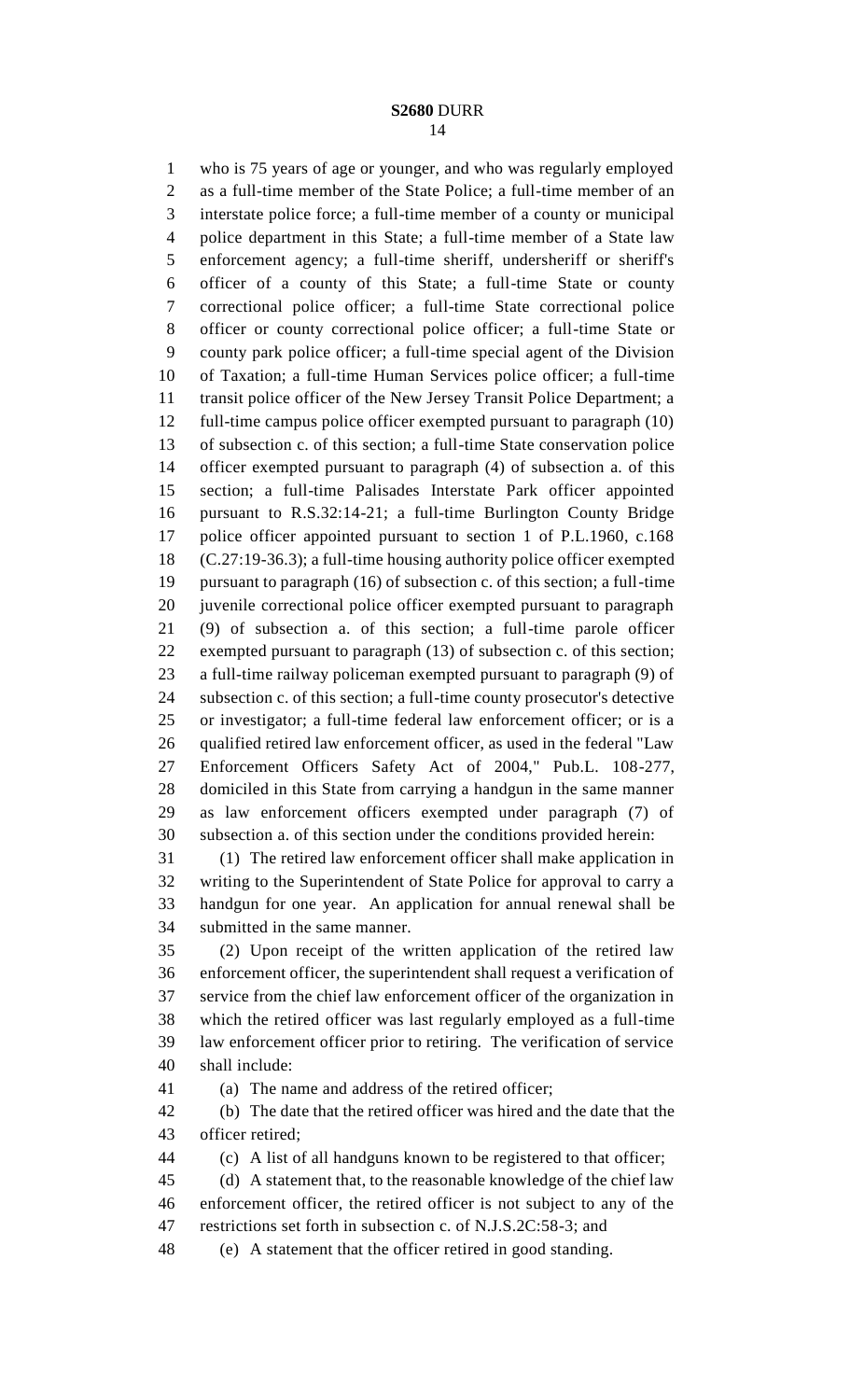(3) If the superintendent approves a retired officer's application or reapplication to carry a handgun pursuant to the provisions of this subsection, the superintendent shall notify in writing the chief law enforcement officer of the municipality wherein that retired officer resides. In the event the retired officer resides in a municipality which has no chief law enforcement officer or law enforcement agency, the superintendent shall maintain a record of the approval.

 (4) The superintendent shall issue to an approved retired officer an identification card permitting the retired officer to carry a handgun pursuant to this subsection. This identification card shall be valid for one year from the date of issuance and shall be valid throughout the State. The identification card shall not be transferable to any other person. The identification card shall be carried at all times on the person of the retired officer while the retired officer is carrying a handgun. The retired officer shall produce the identification card for review on the demand of any law enforcement officer or authority.

 (5) Any person aggrieved by the denial of the superintendent of approval for a permit to carry a handgun pursuant to this subsection may request a hearing in the Superior Court of New Jersey in the county in which the person resides by filing a written request for a hearing within 30 days of the denial. Copies of the request shall be served upon the superintendent and the county prosecutor. The hearing shall be held within 30 days of the filing of the request, and no formal pleading or filing fee shall be required. Appeals from the determination of the hearing shall be in accordance with law and the rules governing the courts of this State.

 (6) A judge of the Superior Court may revoke a retired officer's privilege to carry a handgun pursuant to this subsection for good cause shown on the application of any interested person. A person who becomes subject to any of the disabilities set forth in subsection c. of N.J.S.2C:58-3 shall surrender, as prescribed by the superintendent, the person's identification card issued under paragraph (4) of this subsection to the chief law enforcement officer of the municipality wherein the person resides or the superintendent, and shall be permanently disqualified to carry a handgun under this subsection.

 (7) The superintendent may charge a reasonable application fee to retired officers to offset any costs associated with administering the application process set forth in this subsection.

 m. Nothing in subsection d. of N.J.S.2C:39-5 shall be construed to prevent duly authorized personnel of the New Jersey Division of Fish and Wildlife, while in the actual performance of duties, from possessing, transporting or using any device that projects, releases or emits any substance specified as being non-injurious to wildlife by the Director of the Division of Animal Health in the Department of Agriculture, and which may immobilize wildlife and produces only temporary physical discomfort through being vaporized or otherwise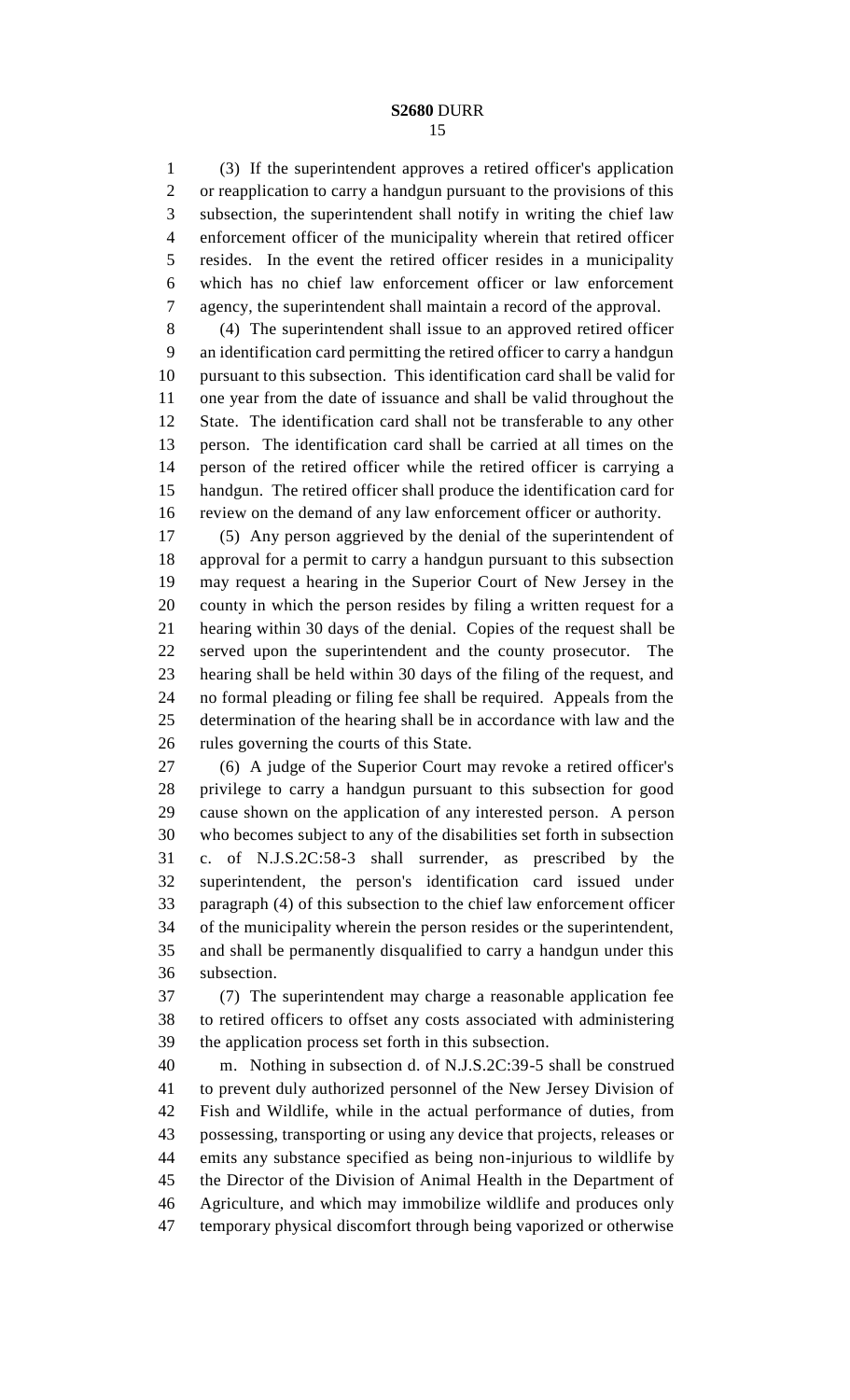dispensed in the air for the purpose of repelling bear or other animal attacks or for the aversive conditioning of wildlife. n. Nothing in subsection b., c., d. or e. of N.J.S.2C:39-5 shall be construed to prevent duly authorized personnel of the New Jersey Division of Fish and Wildlife, while in the actual performance of duties, from possessing, transporting or using hand held pistol-like devices, rifles or shotguns that launch pyrotechnic missiles for the sole purpose of frightening, hazing or aversive conditioning of nuisance or depredating wildlife; from possessing, transporting or using rifles, pistols or similar devices for the sole purpose of chemically immobilizing wild or non-domestic animals; or, provided the duly authorized person complies with the requirements of subsection j. of this section, from possessing, transporting or using rifles or shotguns, upon completion of a Police Training Commission approved training course, in order to dispatch injured or dangerous animals or for non-lethal use for the purpose of frightening, hazing or aversive conditioning of nuisance or depredating wildlife.

- (cf: P.L.2019, c.407, s.2)
- 
- 4. This act shall take effect immediately.
- 
- 
- 
- 

STATEMENT

 This bill establishes a motor vehicle handgun permit to allow a person to transport a handgun in a motor vehicle for the purpose of self-protection while traveling in all parts of this State. Under the bill, a permit holder would be entitled to transport a loaded or unloaded handgun in a closed and fastened case, gunbox, securely tied package, or an enclosed area of the motor vehicle in which it is being transported. The permit would apply to any handgun lawfully owned by the permit holder. The bill establishes a \$50 fee to obtain the permit.

 Under current law, in order to lawfully carry a handgun in public, it is necessary for a private citizen to obtain a permit to carry a handgun. However, in order to obtain a permit to carry a handgun in this State, a person is required to meet the highly stringent justifiable need standard, which is defined, in part, as the urgent necessity for self-protection. Only certain persons in specific situations are permitted to lawfully transport a handgun without a permit to carry. These situations include driving to and from target practice or other authorized places.

 Under the bill, a person who obtains a motor vehicle handgun permit would be entitled to carry a lawfully owned handgun anywhere in the person's vehicle for the purpose of self-protection. The bill does not require a person to demonstrate justifiable need. A permit applicant would be required to complete a two-hour comprehensive training requirement that includes one hour of classroom instruction and one hour of target training on a firing range approved by